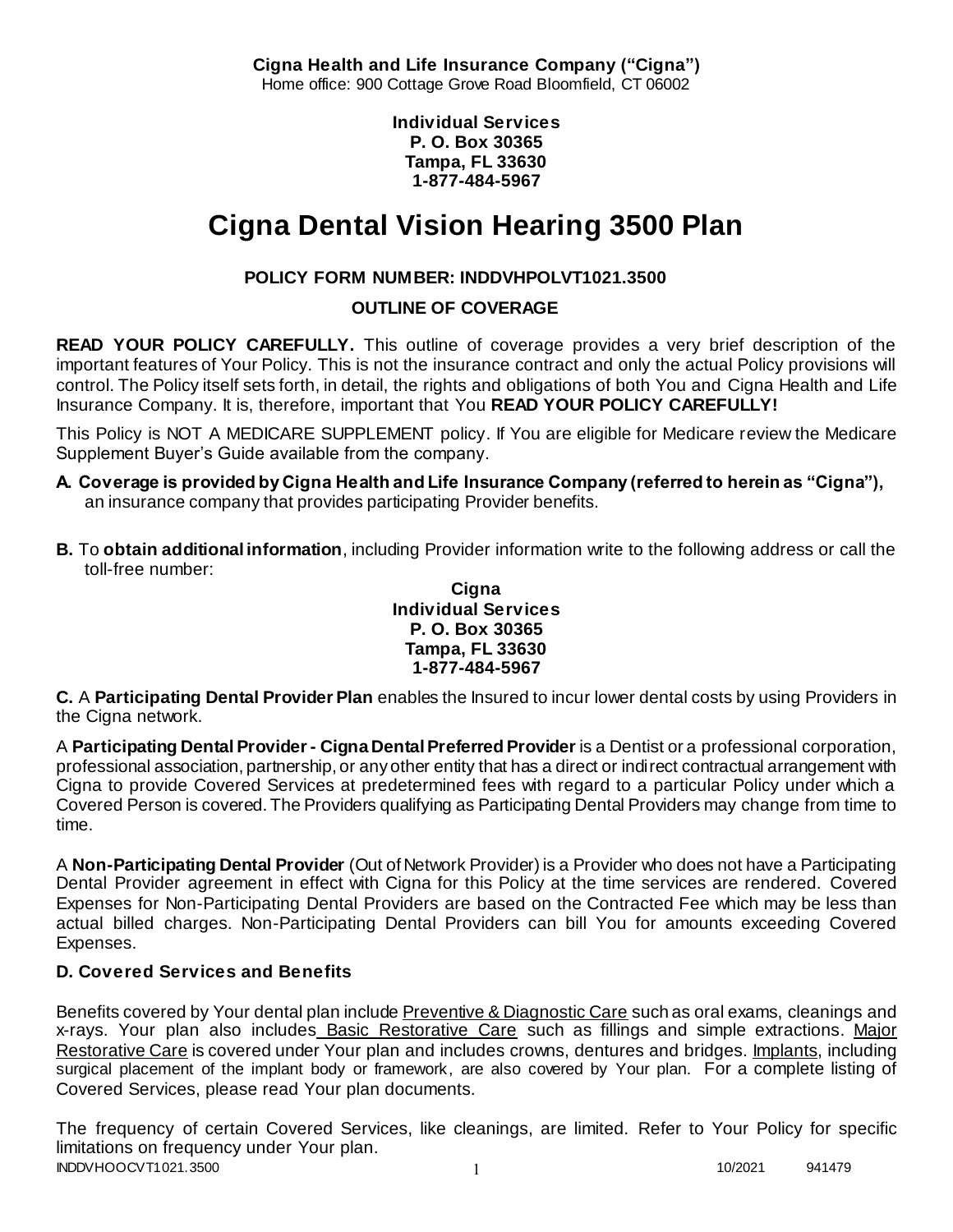### **Benefit Schedule**

The benefits outlined in the table below show the payment percentages for Covered Expenses **AFTER** any applicable Deductibles have been satisfied unless otherwise stated.

# **CIGNA DENTAL, VISION, AND HEARING INSURANCE** *The Schedule*

#### **For You and Your Dependents**

#### **The Schedule – Dental Benefits**

If You select a Participating Dental Provider, Your cost will be less than if You select a Non-Participating Dental Provider.

#### **Emergency Services**

The Benefit Percentage payable for Emergency Services charges made by a Non-Participating Dental Provider is the same Benefit Percentage as for Participating Dental Provider Charges. Dental Emergency services are required immediately to either alleviate pain or to treat the sudden onset of an acute dental condition. These are usually minor procedures performed in response to serious symptoms, which temporarily relieve significant pain, but do not effect a definitive cure, and which, if not rendered, will likely result in a more serious dental or medical complication.

#### **Dental Deductibles**

Dental Deductibles are expenses to be paid by You or Your Dependent. Dental Deductibles are in addition to any Coinsurance. Once the Dental Deductible maximum in The Schedule has been reached You and Your family need not satisfy any further dental deductible for the rest of that year.

#### **Participating Dental Provider Payment**

Participating Dental Provider services are paid based on the Contracted Fee agreed upon by the Provider and Cigna.

#### **Non-Participating Dental Provider Payment**

Non-Participating Dental Provider services are paid based on the Contracted Fee.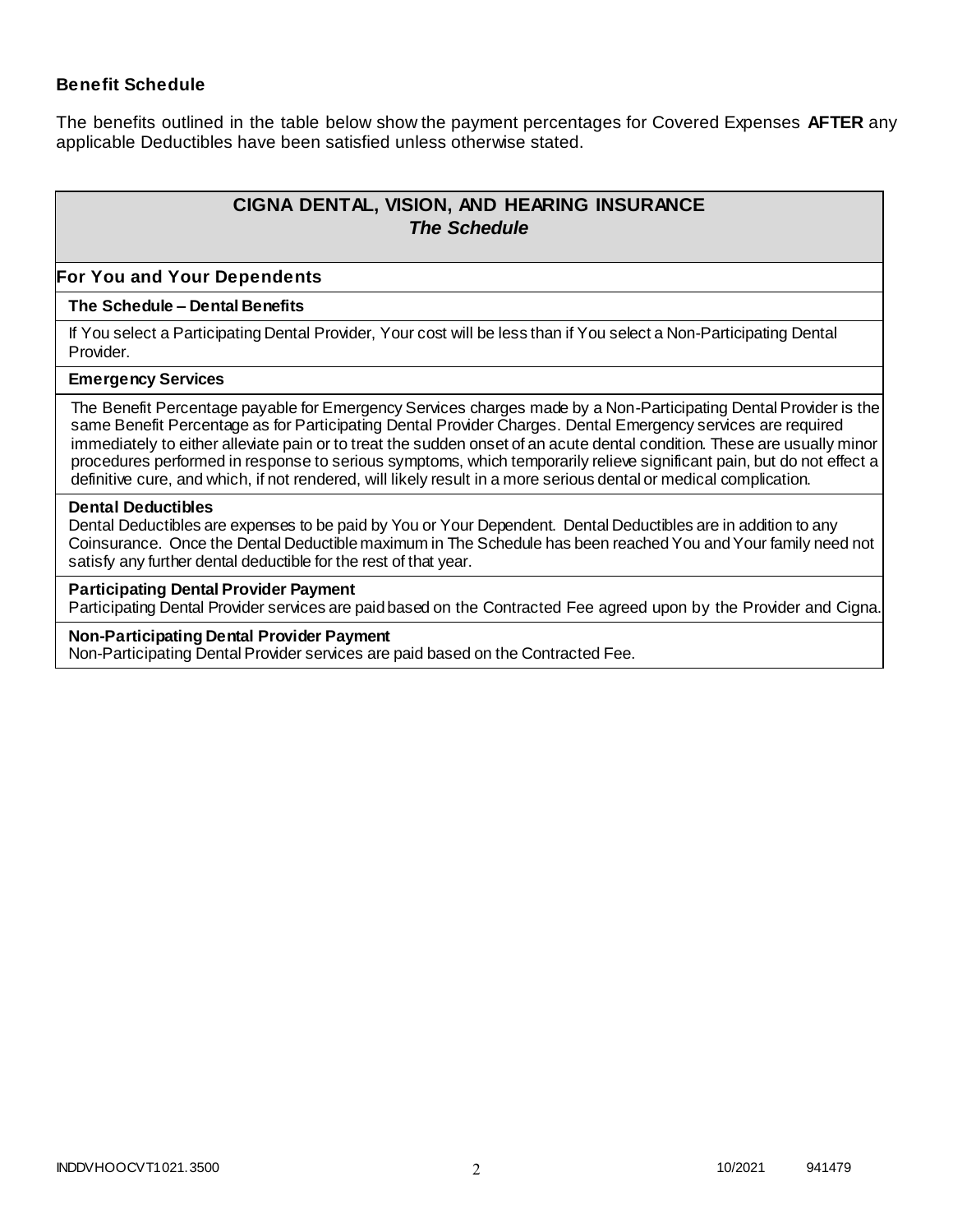| DENTAL BENEFIT HIGHLIGHTS                                                                                                                                                                                                                                                 |                                                  |
|---------------------------------------------------------------------------------------------------------------------------------------------------------------------------------------------------------------------------------------------------------------------------|--------------------------------------------------|
| Classes I, II, III, IX<br><b>Calendar Year Maximum</b>                                                                                                                                                                                                                    | \$2,500 per person                               |
| <b>Class IX Lifetime Maximum</b>                                                                                                                                                                                                                                          | \$2,000 per person                               |
| <b>Calendar Year Dental Deductible</b>                                                                                                                                                                                                                                    |                                                  |
| Individual                                                                                                                                                                                                                                                                | \$100 per person                                 |
|                                                                                                                                                                                                                                                                           | Not Applicable to Class I                        |
| Class I                                                                                                                                                                                                                                                                   | The Percentage of Covered Expenses the Plan Pays |
| Preventive Care<br>Oral Exams<br><b>Routine Cleanings</b><br>Routine X-rays<br>Non-Routine X-rays<br><b>Fluoride Application</b><br><b>Sealants</b><br>Space Maintainers (non-orthodontic)<br>Emergency Care to Relieve Pain                                              | 100%                                             |
| <b>Class II</b>                                                                                                                                                                                                                                                           | The Percentage of Covered Expenses the Plan Pays |
| <b>Basic Restorative</b><br>Fillings<br>Surgical Extraction of Impacted Teeth<br>Oral Surgery, Simple Extractions<br>Relines, Rebases, and Adjustments<br>Repairs - Bridges, Crowns, and Inlays<br>Repairs - Dentures                                                     | 80% after dental deductible                      |
| <b>Class III</b>                                                                                                                                                                                                                                                          | The Percentage of Covered Expenses the Plan Pays |
| <b>Major Restorative</b><br>Crowns / Inlays / Onlays<br>Root Canal Therapy / Endodontics<br><b>Minor Periodontics</b><br><b>Major Periodontics</b><br>Oral Surgery, All Except Simple Extractions<br>Prosthesis Over Implant<br>Anesthetics<br>Dentures<br><b>Bridges</b> | 50% after dental deductible                      |
| <b>Class IX</b>                                                                                                                                                                                                                                                           | The Percentage of Covered Expenses the Plan Pays |
| Implants                                                                                                                                                                                                                                                                  | 50% after plan deductible                        |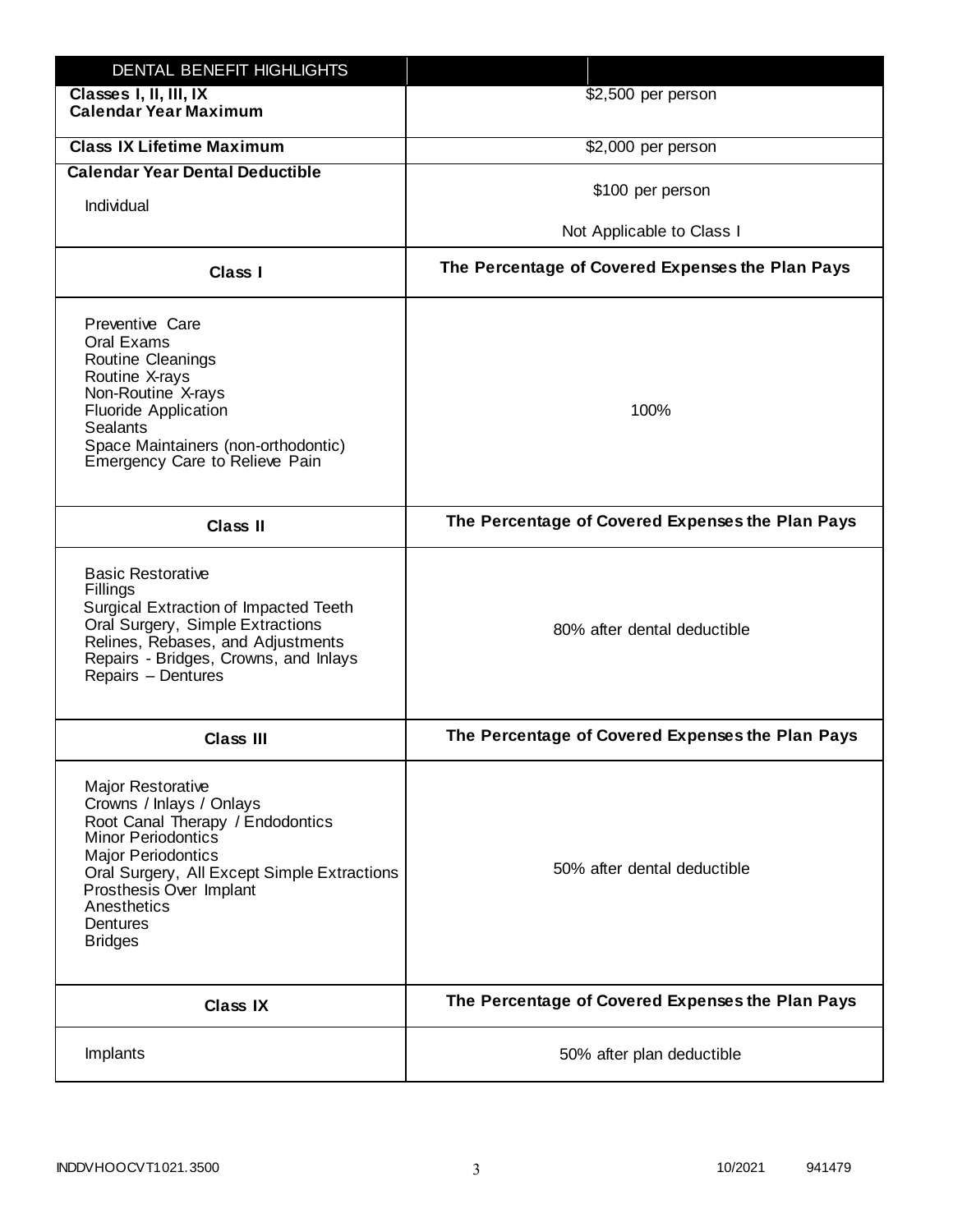| The Schedule - Vision Benefits                                                                  |                                                                                          |
|-------------------------------------------------------------------------------------------------|------------------------------------------------------------------------------------------|
| <b>VISION BENEFIT HIGHLIGHTS</b>                                                                |                                                                                          |
| Eye Examinations, including refraction                                                          | The plan pays 90% of expenses, not to exceed a \$100 calendar<br>year maximum per person |
| Materials (corrective eyeglasses or contact<br>lenses, including fittings and follow-up visits) | \$300 calendar year maximum per person                                                   |

| The Schedule - Hearing Benefits                             |                                        |
|-------------------------------------------------------------|----------------------------------------|
| HEARING BENEFIT HIGHLIGHTS                                  |                                        |
| <b>Hearing Examinations</b>                                 | \$50 calendar year maximum per person  |
| Materials (Hearing Aids, including fittings<br>and repairs) | \$700 calendar year maximum per person |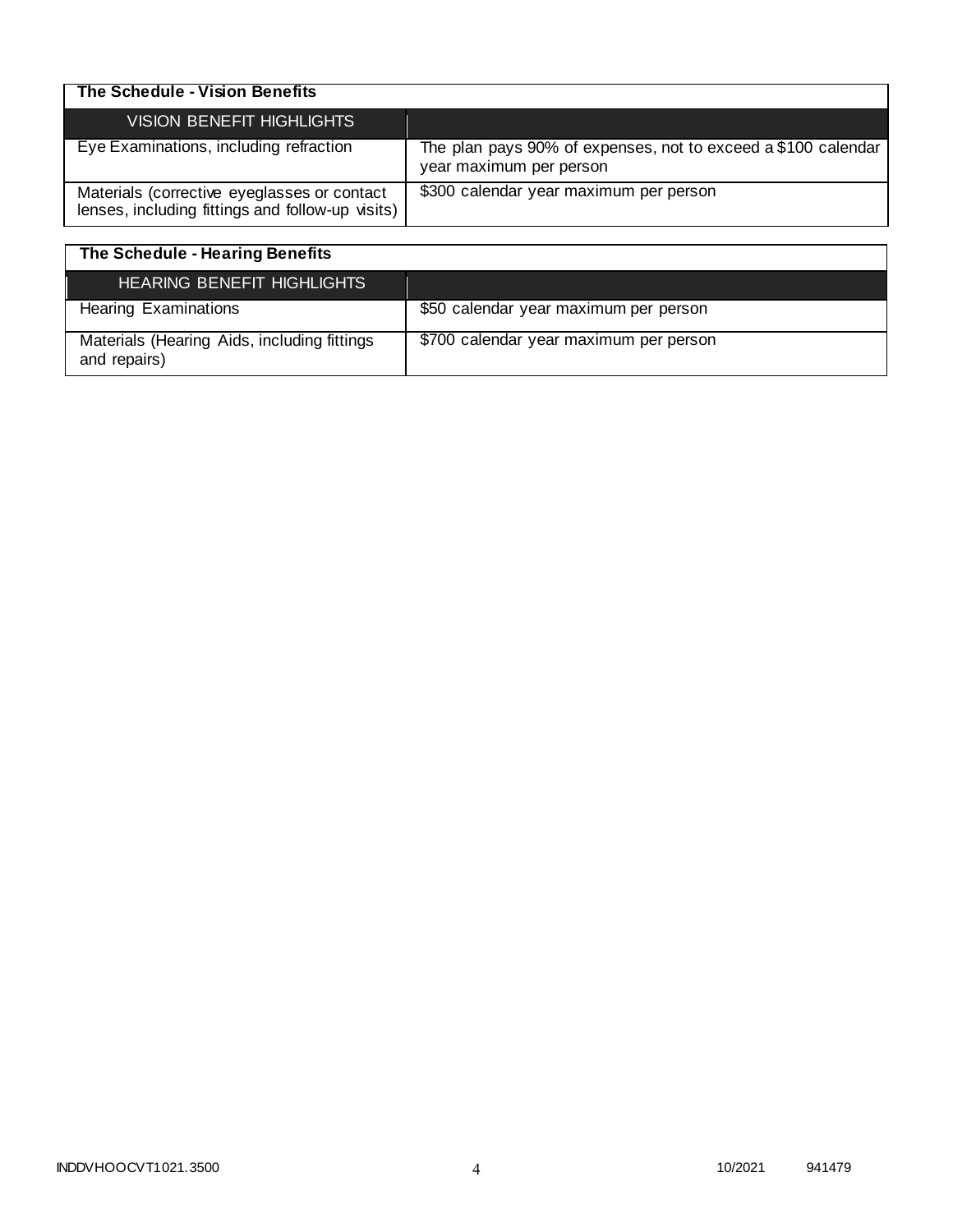## **Waiting Periods**

A Covered Person may access their dental, vision, and hearing benefit insurance once he or she has satisfied the following waiting periods:

- There is no waiting period for Class I or II dental benefits or for vision and hearing benefits.
- After 6 consecutive months of coverage dental benefits will increase to include the list of Class III procedures.
- After 12 consecutive months of coverage dental benefits will increase to include the list of Class IX procedures.

## **Missing Teeth Limitation**

There is no payment for replacement of teeth that are missing when a person first becomes insured. This payment limitation no longer applies after 24 months of continuous coverage.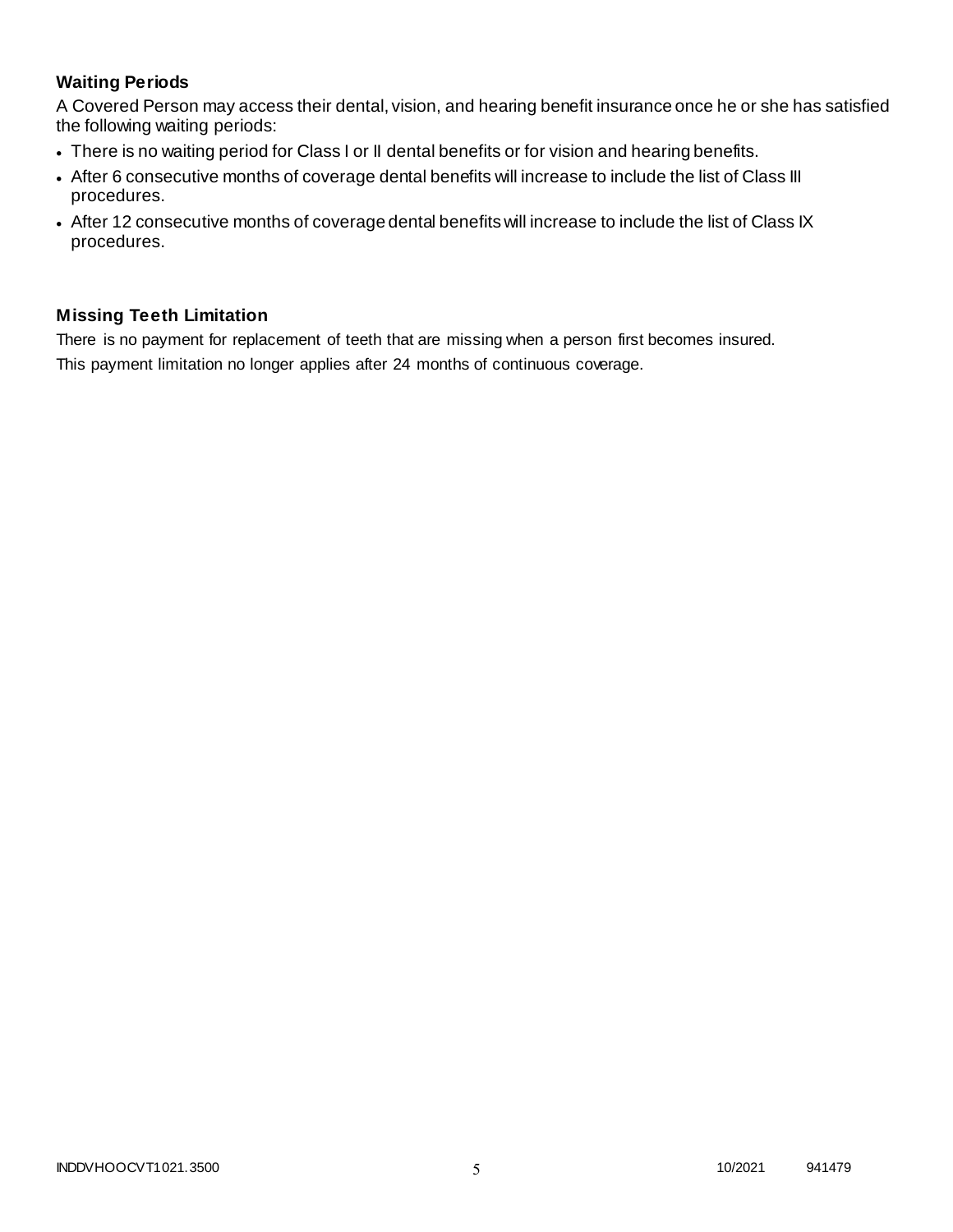## **E. Insured's Financial Responsibility**

The Insured is responsible for paying the monthly or quarterly premium on a timely basis. The Insured is also responsible to pay Providers for charges that are applied to the Deductibles, Coinsurance, and any amounts charged by Non-Participating Dental Providers in excess of the Contracted Fee. In addition, any charges for Medically Necessary and/or Dentally Necessary items that are excluded under the Policy are the responsibility of the Insured.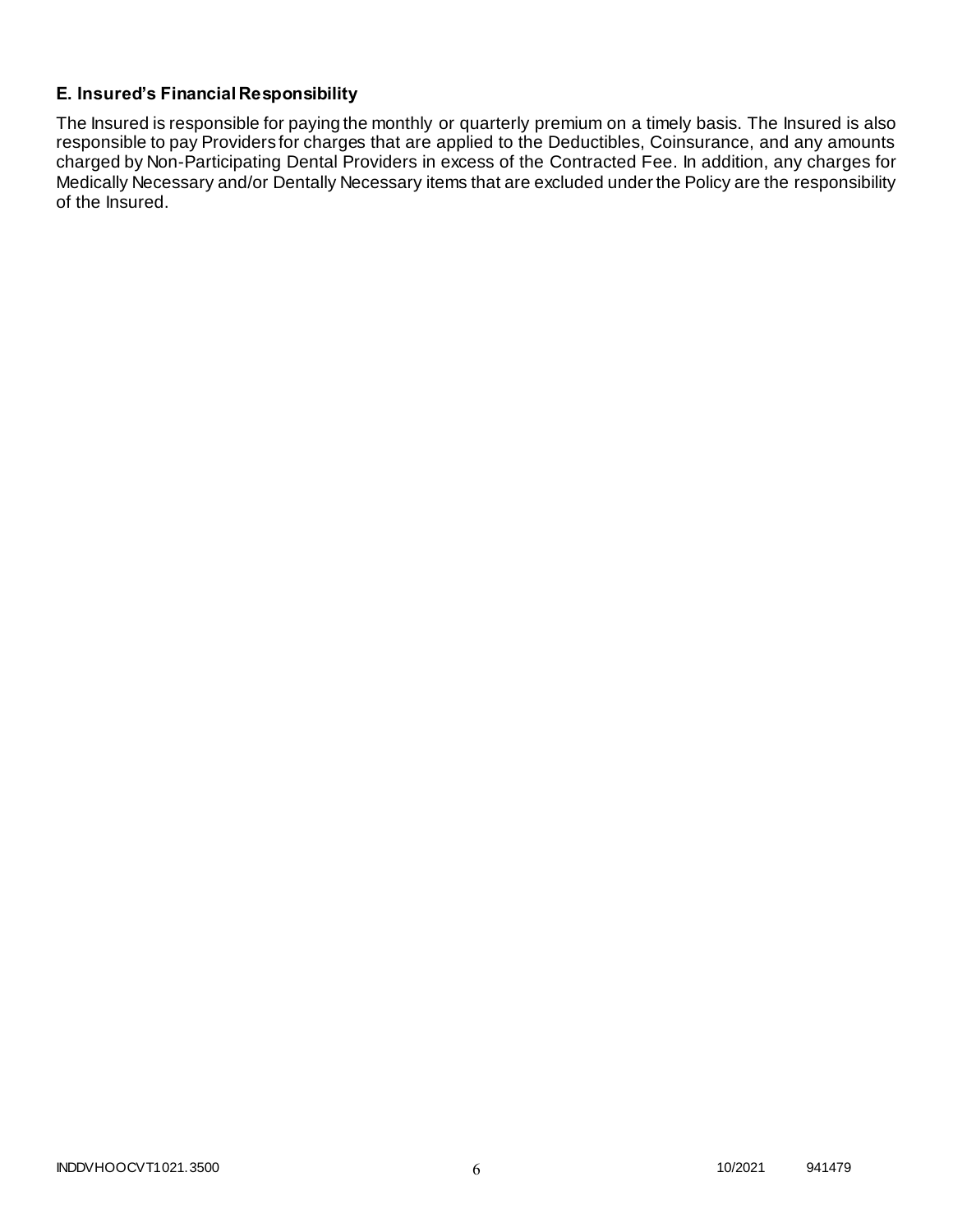# **F. Exclusions and Limitations: What Is Not Covered By This Policy**

# **Expenses Not Covered**

Covered Expenses will not include, and no payment will be made for:

- procedures which are not included in the list of Covered Dental Services, Covered Vision Services, or Covered Hearing Services;
- cone beam imaging;
- instruction for plaque control, oral hygiene and diet;
- core build-ups;
- veneers;
- precious or semi-precious metals for crowns, bridges and abutments;
- restoration of teeth which have been damaged by erosion, attrition or abrasion;
- bite registrations; precision or semi-precision attachments; or splinting;
- orthodontic treatment, except for the treatment of cleft lip and cleft palate;
- general anesthesia or intravenous sedation, when used for the purposes of anxiety control or patient management is not covered; may be considered only when medically or dentally necessary and when in conjunction with covered complex oral surgery;
- athletic mouth guards;
- services performed solely for cosmetic reasons;
- personalization or decoration of any dental device or dental work;
- replacement of an appliance per benefit guidelines;
- services that are medical in nature;
- services and supplies received from a hospital;
- prescription drugs;
- plano lenses;
- VDT (video display terminal)/computer eyeglass benefit;
- medical or surgical treatment of the eyes;
- any type of corrective vision surgery, including LASIK surgery, radial ketatonomy (RK), automated lamellar keratoplasty (ALK), or conductive keratoplasty (CK);
- Orthoptic or vision training and any associated supplemental testing;
- any eye examination, or any corrective eyewear, required by an employer as a condition of employment;
- safety eyewear;
- sub-normal vision aids or non-prescription lenses;
- Magnification or low vision aids not shown as covered in the Schedule of Vision Coverage;
- Assistive Listening Devices (ALDs);
- medical and/or surgical treatment of the internal or external structures of the ear, including but not limited to Cochlear implants;
- Hearing Aids not prescribed by a Licensed Hearing Care Professional;
- ear protective devices or plugs;
- Hearing Aids maintenance/service contracts, ear molds and other miscellaneous repairs;
- Hearing Aids purchased online or over the counter (OTC); or
- Disposable Hearing Aids.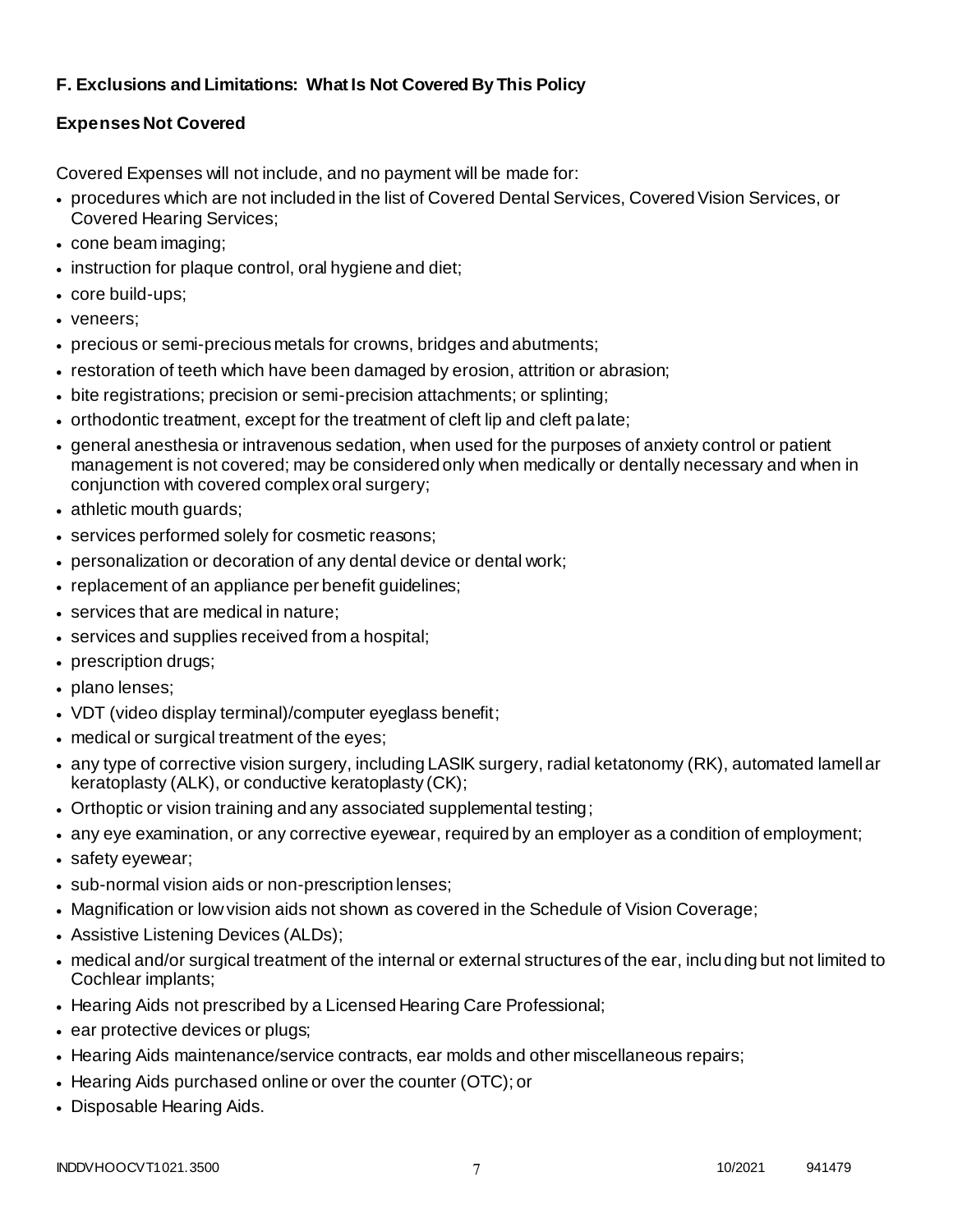### **General Limitations**

No payment will be made for expenses incurred for You or any one of Your Dependents:

- For services not specifically listed as Covered Services in this Policy;
- For services or supplies that are not Medically Necessary;
- For services received before the Effective Date of coverage;
- For services received after coverage under this Policy ends;
- For services for which You have no legal obligation to pay or for which no charge would be made if You did not have insurance coverage;
- For Professional services or supplies received or purchased directly or on Your behalf by anyone, including a Provider, from any of the following:
	- Yourself or Your employer;
	- a person who lives in the Covered Person's home, or that person's employer;
	- a person who is related to the Covered Person by blood, marriage or adoption, or that person's employer.
- for or in connection with an Injury arising out of, or in the course of, any employment for wage or profit;
- for or in connection with a Sickness which is covered under any workers' compensation or similar law;
- for charges made by a Hospital owned or operated by or which provides care or performs services for, the United States Government, if such charges are directly related to a condition which occurred while serving in the military or an associated auxiliary unit;
- services or supplies received due to an act of war, declared or undeclared while serving in the military or an associated auxiliary unit;
- to the extent that payment is unlawful where the person resides when the expenses are incurred;
- for charges which the person is not legally required to pay;
- for charges which would not have been made if the person had no insurance;
- to the extent that billed charges exceed the rate of reimbursement as described in the Schedule;
- for charges for unnecessary care, treatment or surgery;
- to the extent that You or any of Your Dependents is in any way paid or entitled to payment for those expenses by or through a public program, other than Medicaid;
- for or in connection with experimental procedures or treatment methods not approved by the American Dental Association or the appropriate dental specialty society;
- Procedures that are a covered expense under any other plan which provides dental, vision, or hearing benefits;
- To the extent that benefits are paid or payable for those expenses under the mandatory part of any auto insurance policy written to comply with a "no-fault" insurance law or an uninsured motorist insurance law. Cigna will take into account any adjustment option chosen under such part by You or any one of Your Dependents.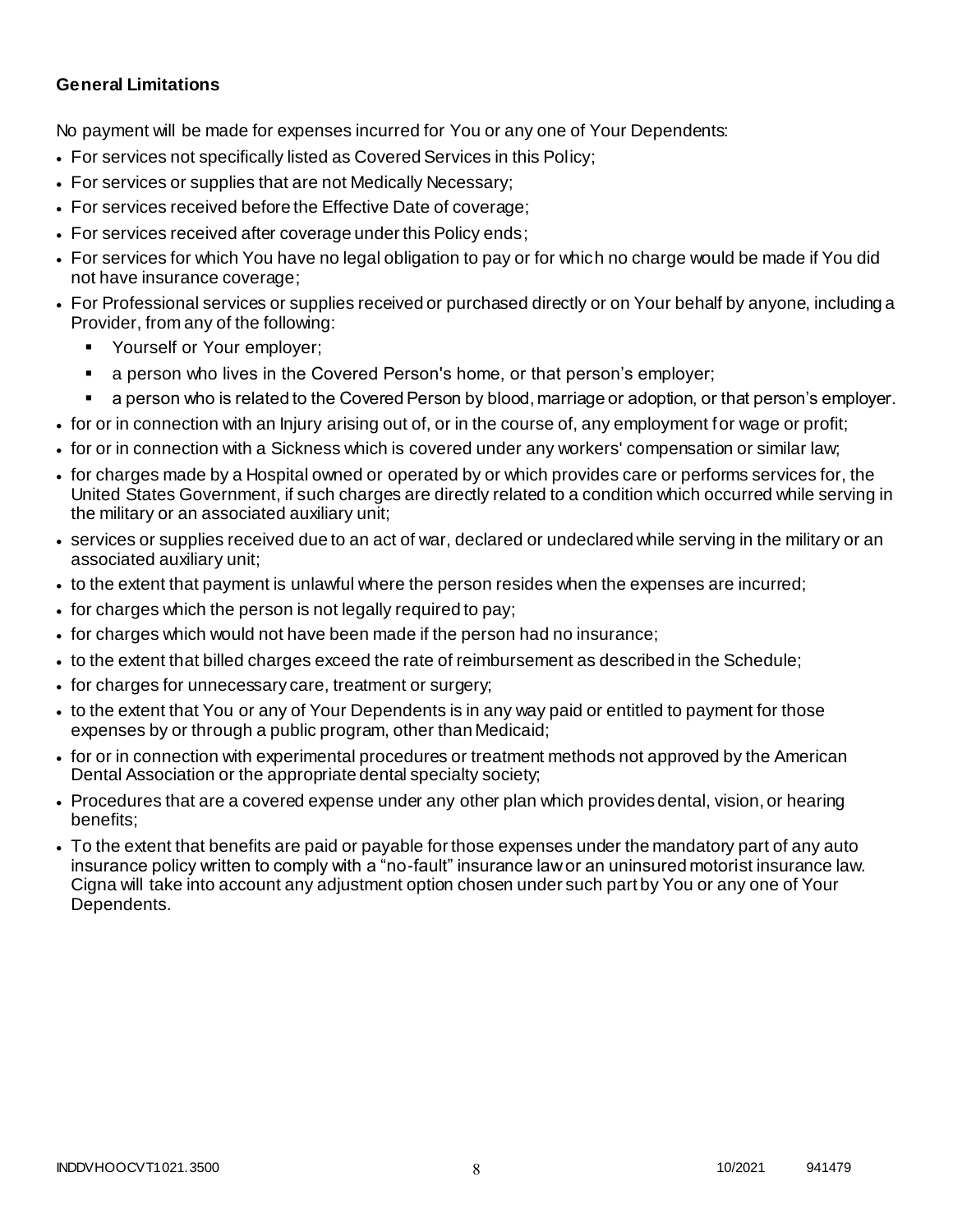### **G. Predetermination of Dental Benefits Program**

Predetermination of Benefits is a voluntary review of a Dentist's proposed treatment plan and expected charges. It is not preauthorization of service and is not required.

The treatment plan should include supporting pre-operative x-rays and other diagnostic materials as requested by Cigna's dental consultant. If there is a change in the treatment plan, a revised plan should be submitted.

Cigna will determine covered dental expenses for the proposed treatment plan. If there is no Predetermination of Benefits, Cigna will determine covered dental expenses when it receives a claim.

Review of proposed treatment is advised whenever extensive dental work is recommended when charges exceed **\$500**.

Predetermination of Benefits is not a guarantee of a set payment. Payment is based on the services that are actually delivered and the coverage in force at the time services are completed.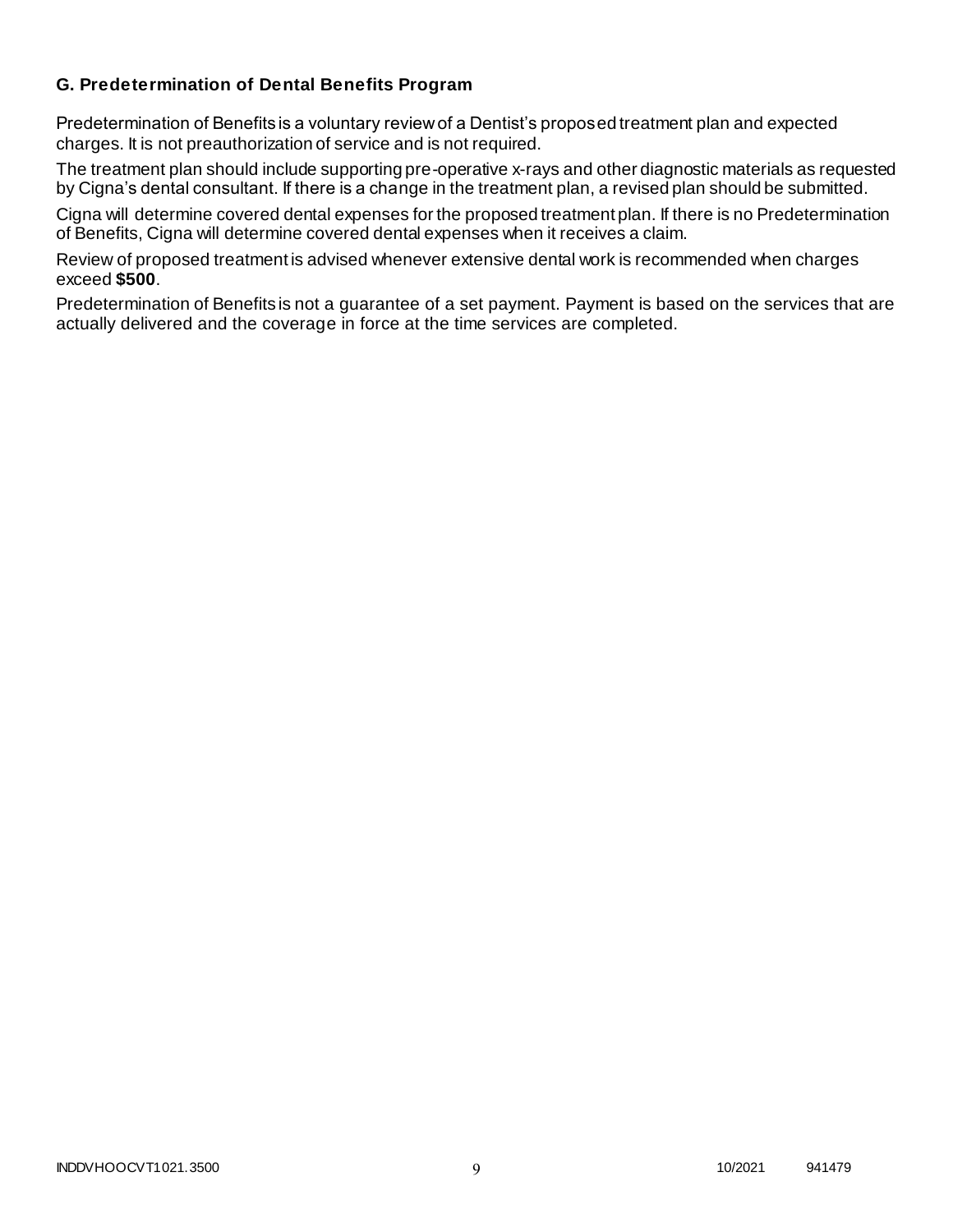### **H. General Provisions**

### **WHEN YOU HAVE A COMPLAINT OR AN APPEAL**

For the purposes of this section, any reference to "You," "Your" or "Yourself" also refers to a representative or Provider designated by You to act on Your behalf, unless otherwise noted.

We want You to be completely satisfied with the care You receive. That is why We have established a process for addressing Your concerns and solving Your problems.

#### **Start with Member Services**

We are here to listen and help. If You have a concern regarding a person, a service, the quality of care, or contractual benefits, You can call Our toll-free number and explain Your concern to one of Our Customer Service representatives. You can also express that concern in writing. Please call or write to Us at the following:

Customer Services Toll-Free Number or address on mycigna.com, explanation of benefits or claim form

We will do Our best to resolve the matter on Your initial contact. If We need more time to review or investigate Your concern, We will get back to You as soon as possible, but in any case within 30 days. If You are not satisfied with the results of a coverage decision, You can start the appeals procedure.

#### **Appeals Procedure**

Cigna has a two step appeals procedure for coverage decisions. To initiate an appeal, You must submit a request for an appeal in writing within 365 days of receipt of a denial notice. You should state the reason why You feel Your appeal should be approved and include any information supporting Your appeal. If You are unable or choose not to write, You may ask to register Your appeal by telephone. Call or write to Us at the toll-free number or address on Your Benefit Identification card, explanation of benefits or claim form.

#### **Level One Appeal**

Your appeal will be reviewed and the decision made by someone not involved in the initial decision. Appeals involving Medical Necessity or clinical appropriateness will be considered by a health care professional.

For level one appeals, We will respond in writing with a decision within 30 calendar days after We receive an appeal for a postservice coverage determination. If more time or information is needed to make the determination, We will notify You in writing to request an extension of up to 15 calendar days and to specify any additional information needed to complete the review.

If You are not satisfied with Our level-one appeal decision, You may request a level-two appeal.

#### **Level Two Appeal**

If You are dissatisfied with Our level one appeal decision, You may request a second review. To start a level two appeal, follow the same process required for a level one appeal.

Most requests for a second review will be conducted by the Appeals Committee, which consists of at least three people. Anyone involved in the prior decision may not vote on the Committee. For appeals involving Medical Necessity or clinical appropriateness, the Committee will consult with at least one Dentist reviewer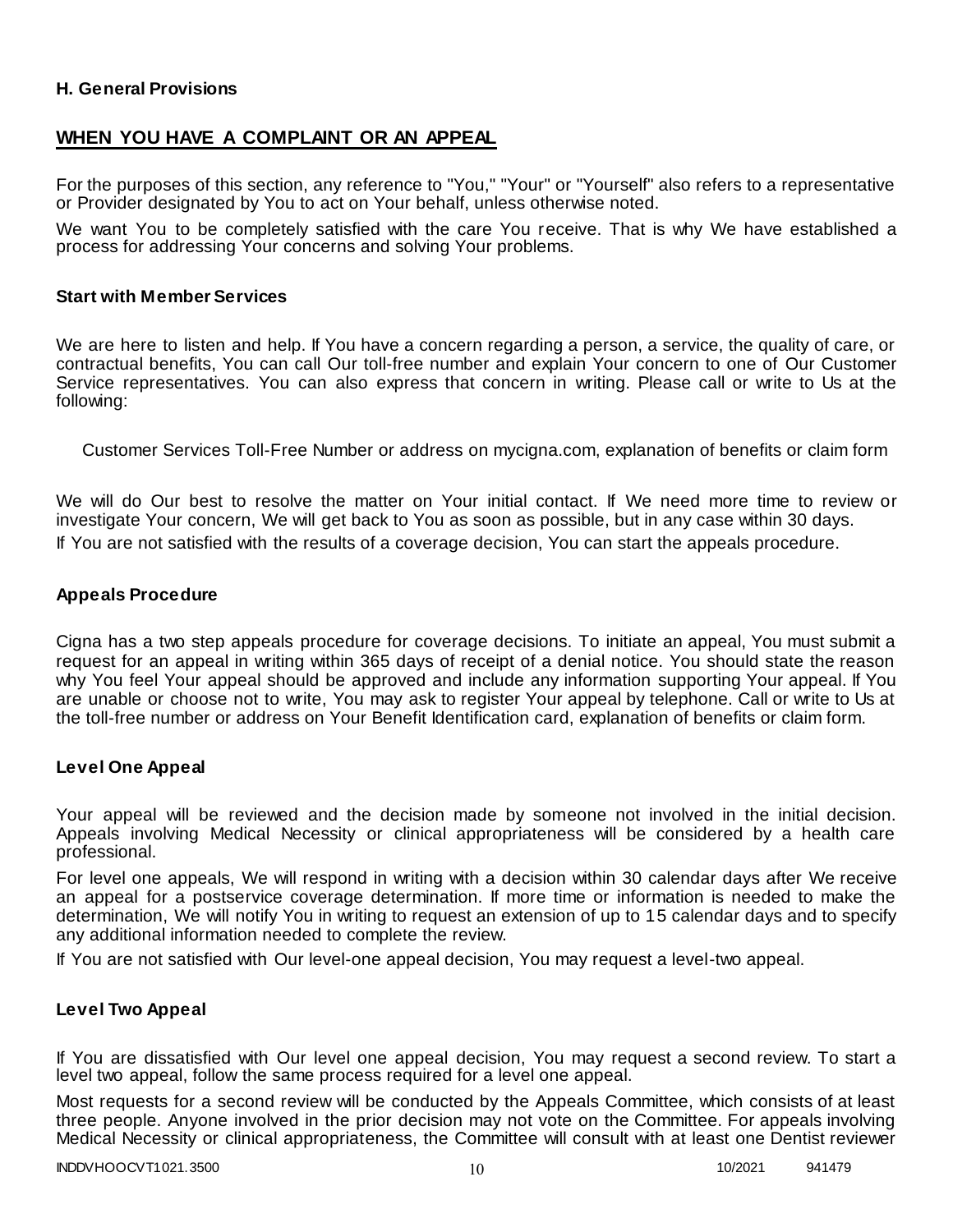in the same or similar specialty as the care under consideration. You may present Your situation to the Committee in person or by conference call.

For level two appeals We will acknowledge in writing that We have received Your request and schedule a Committee review. For postservice claims, the Committee review will be completed within 30 calendar days. If more time or information is needed to make the determination, We will notify You in writing to request an extension of up to 15 calendar days and to specify any additional information needed by the Committee to complete the review. You will be notified in writing of the Committee's decision within five working days after the Committee meeting, and within the Committee review time frames above if the Committee does not approve the requested coverage.

### **Notice of Benefit Determination on Appeal**

Every notice of an appeal decision will be provided in writing or electronically and, if an adverse determination, will include:

- (1) the specific reason or reasons for the denial decision;
- (2) reference to the specific Policy provisions on which the decision is based;
- (3) a statement that the claimant is entitled to receive, upon request and free of charge, reasonable access to and copies of all documents, records, and other Relevant Information as defined;
- (4) upon request and free of charge, a copy of any internal rule, guideline, protocol or other similar criterion that was relied upon in making the adverse determination regarding Your appeal, and an explanation of the scientific or clinical judgment for a determination that is based on a medical necessity, experimental treatment or other similar exclusion or limit.

#### **Relevant Information**

Relevant Information is any document, record, or other information which was relied upon in making the benefit determination; was submitted, considered, or generated in the course of making the benefit determination, without regard to whether such document, record, or other information was relied upon in making the benefit determination; demonstrates compliance with the administrative processes and safeguards required by federal law in making the benefit determination; or constitutes a statement of policy or guidance with respect to the plan concerning the denied treatment option or benefit or the claimant's diagnosis, without regard to whether such advice or statement was relied upon in making the benefit determination.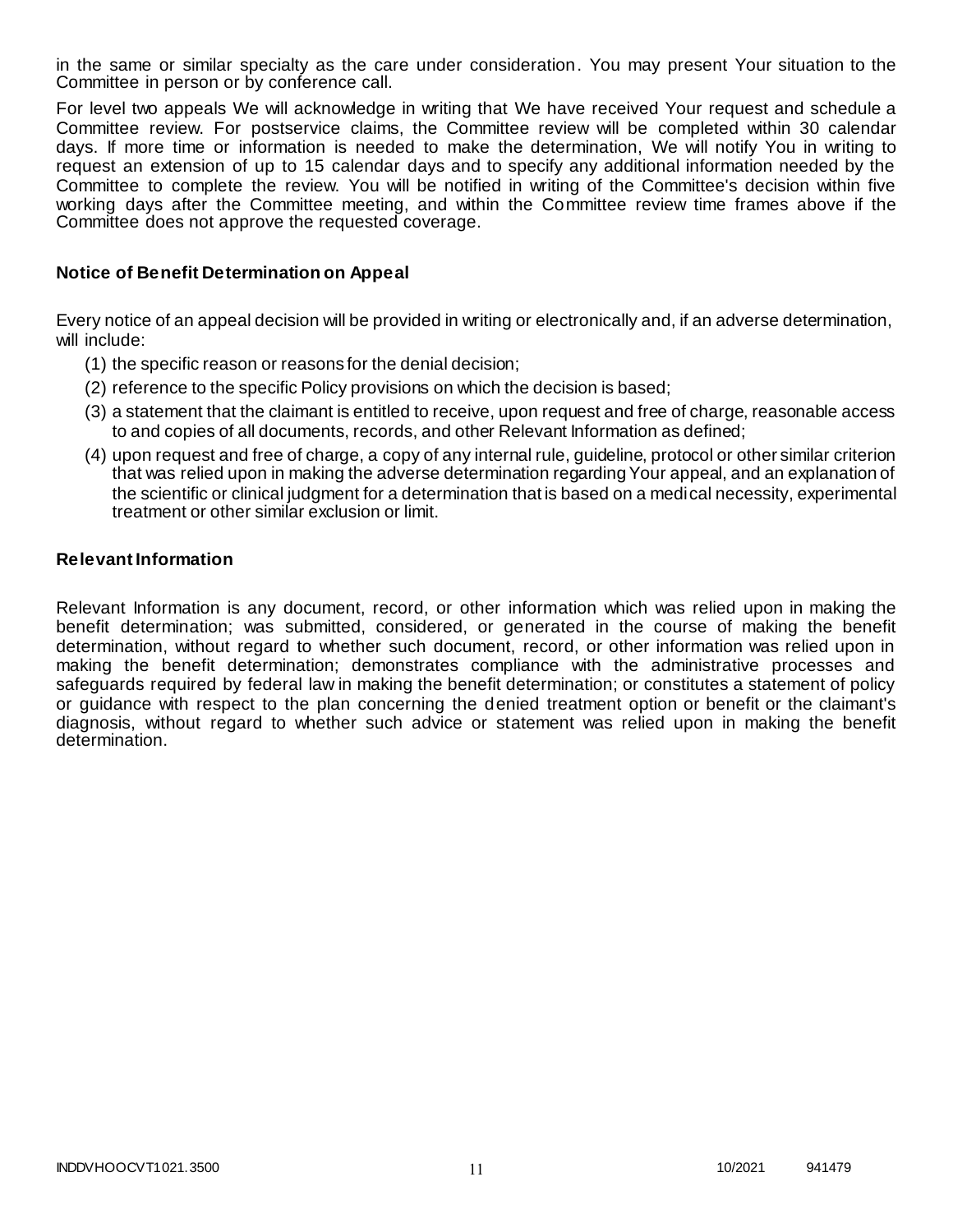# **I. Participating Dental Providers**

Cigna will provide a current list of Dentists currently participating with Cigna and their locations to each Covered Person upon request.

To verify if a Dentist is currently participating with Cigna and is accepting new Cigna Insureds, the Covered Person should visit Our website at mycigna.com.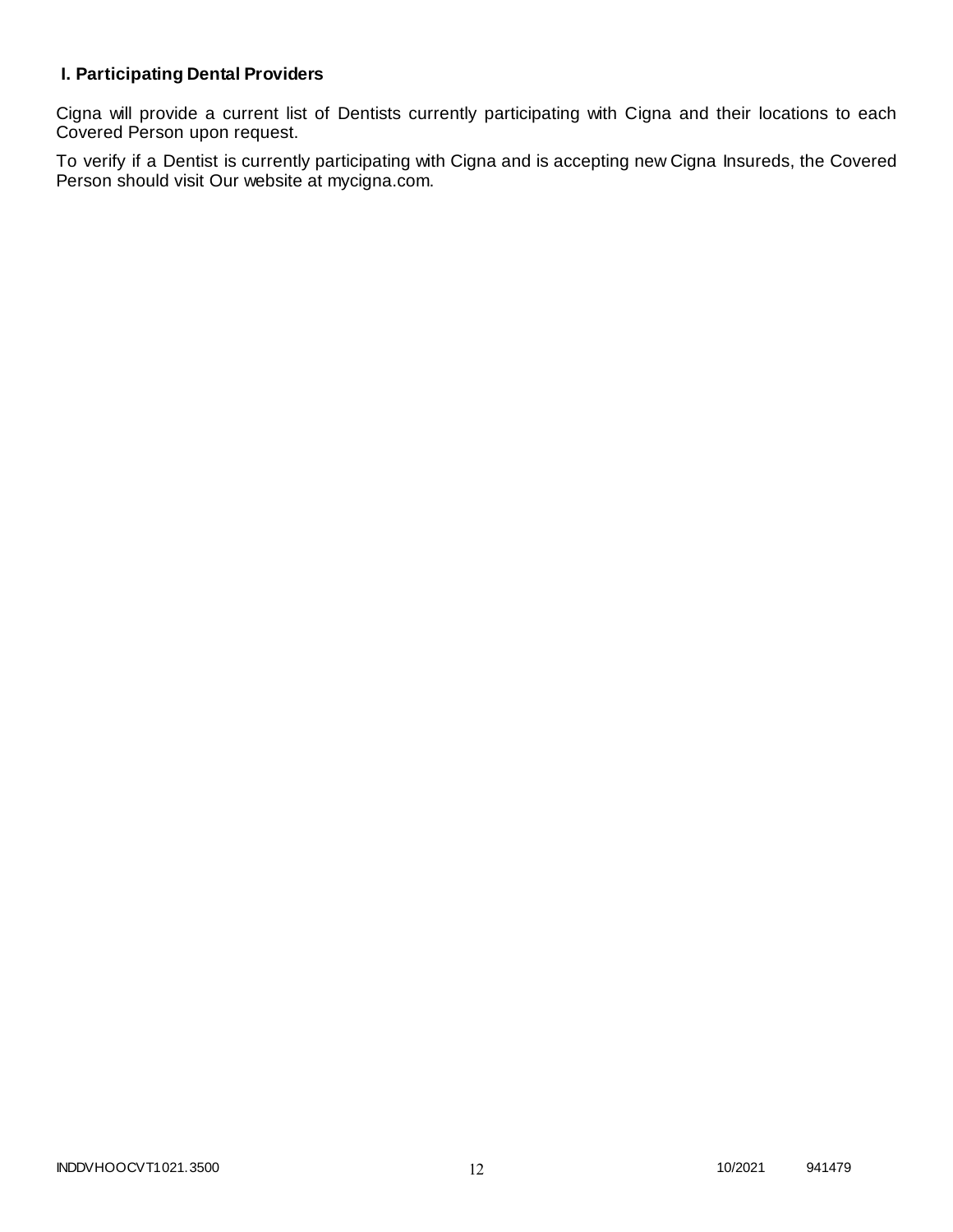### **J. Renewability, Eligibility, and Continuation**

1. The Policy will renew except for the specific events stated in the Policy. Cigna may change the premiums of the Policy with 60 days written notice to the Insured. However, Cigna will not refuse to renew or change the premium schedule for the Policy on an individual basis, but only for all Insureds in the same class and covered under the same Policy as You.

2. The individual plan is designed for residents of Vermont who are not enrolled under or covered by any other group or individual health coverage. You must notify Cigna of all changes that may affect any Covered Person's eligibility under the Policy.

3. You or Your Dependent(s) will become ineligible for coverage:

- When premiums are not paid according to the due dates and grace periods described in the premium section.
- With respect to Your Spouse, Domestic Partner, or partner to a Civil Union: when the Spouse is no longer married to the Insured or when the union is dissolved.
- With respect to You and Your Family Member(s): when You no longer meet the requirements listed in the Conditions of Eligibility section.
- The date the Policy terminates.
- When the Insured no longer lives in the Service Area.

4. If a Covered Person's eligibility under this Plan would terminate due to the Insured's death, divorce or if other Dependents would become ineligible due to age or no longer qualify as dependents for coverage under this Plan; except for the Insured's failure to pay premium, the Covered Person's insurance will be continued if the Covered Person exercising the continuation right notifies Cigna and pays the appropriate monthly premium within 60 days following the date this Policy would otherwise terminate. Any waiting periods in the new Plan will be considered as being met to the extent coverage was in force under this Plan.